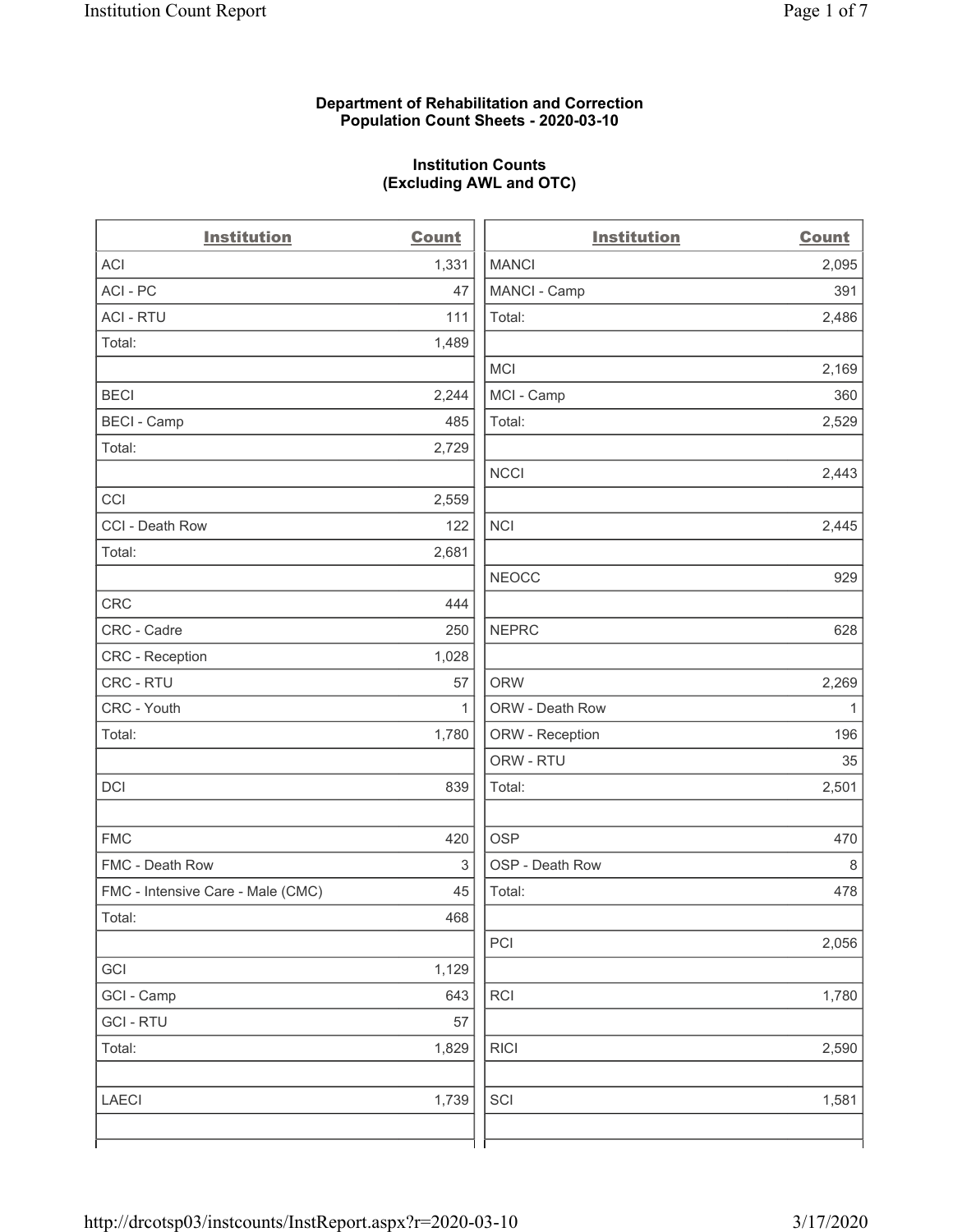| LECI                     | 1,728 | <b>SOCF</b>      | 1,222                              |
|--------------------------|-------|------------------|------------------------------------|
| LECI - Camp              | 187   | SOCF - RTU       | 64                                 |
| Total:                   | 1,915 | Total:           | 1,286                              |
|                          |       |                  |                                    |
| LOCI                     | 2,255 | <b>TCI</b>       | 1,020                              |
|                          |       | TCI - Camp       | 425                                |
| <b>LORCI</b>             | 220   | Total:           | 1,445                              |
| LORCI - Cadre            | 124   |                  |                                    |
| <b>LORCI - Reception</b> | 1,202 | <b>TOCI</b>      | 785                                |
| Total:                   | 1,546 | <b>TOCI - PC</b> | 93                                 |
|                          |       | Total:           | 878                                |
| <b>MACI</b>              | 973   |                  |                                    |
| MACI - Minimum           | 1,251 | <b>WCI</b>       | 1,293                              |
| Total:                   | 2,224 | <b>WCI-RTU</b>   | 32                                 |
|                          |       | Total:           | 1,325                              |
|                          |       |                  |                                    |
|                          |       |                  | 48,874<br><b>Total Population:</b> |

\* The Total Population includes 30 Offenders with Reason Codes 30 & 31. \*\* The Total Population includes 36 Offenders with Reason Code 0A.

# **Male Population by Security Level (Include AWL and Exclude OTC)**

| <b>Security Level</b>  |                   | <b>Body</b> | <b>AWL</b>  | $(-OTC)$ | <b>Total</b> |
|------------------------|-------------------|-------------|-------------|----------|--------------|
| <b>Total Level E</b>   |                   | 976         | 9           | 9        | 976          |
| Total Level 4          |                   | 1,651       | 11          | 8        | 1,654        |
| Total Level 3          |                   | 11,574      | 171         | 147      | 11,598       |
| Total Level 2          |                   | 16,393      | 181         | 124      | 16,450       |
| Total Level 1          |                   | 14,097      | 156         | 85       | 14,168       |
| <b>Total Death Row</b> |                   | 136         | $\mathbf 0$ | 0        | 136          |
|                        | <b>Total Male</b> | 44,827      | 528         | 373      | 44,982       |

## **Female Population by Institution (Include AWL and Exclude OTC)**

| <b>Institution</b>     | <b>Body</b> | <b>AWL</b> | $(-OTC)$ | <b>Total</b> |
|------------------------|-------------|------------|----------|--------------|
| <b>DCI</b>             | 838         | 2          |          | 840          |
| <b>FMC</b>             | 6           |            |          | 6            |
| <b>NEPRC</b>           | 628         | 6          | ⌒        | 632          |
| <b>ORW</b>             | 2,269       | 41         | 28       | 2,282        |
| <b>ORW - Death Row</b> |             |            |          |              |
| ORW - Reception        | 196         |            | 5        | 196          |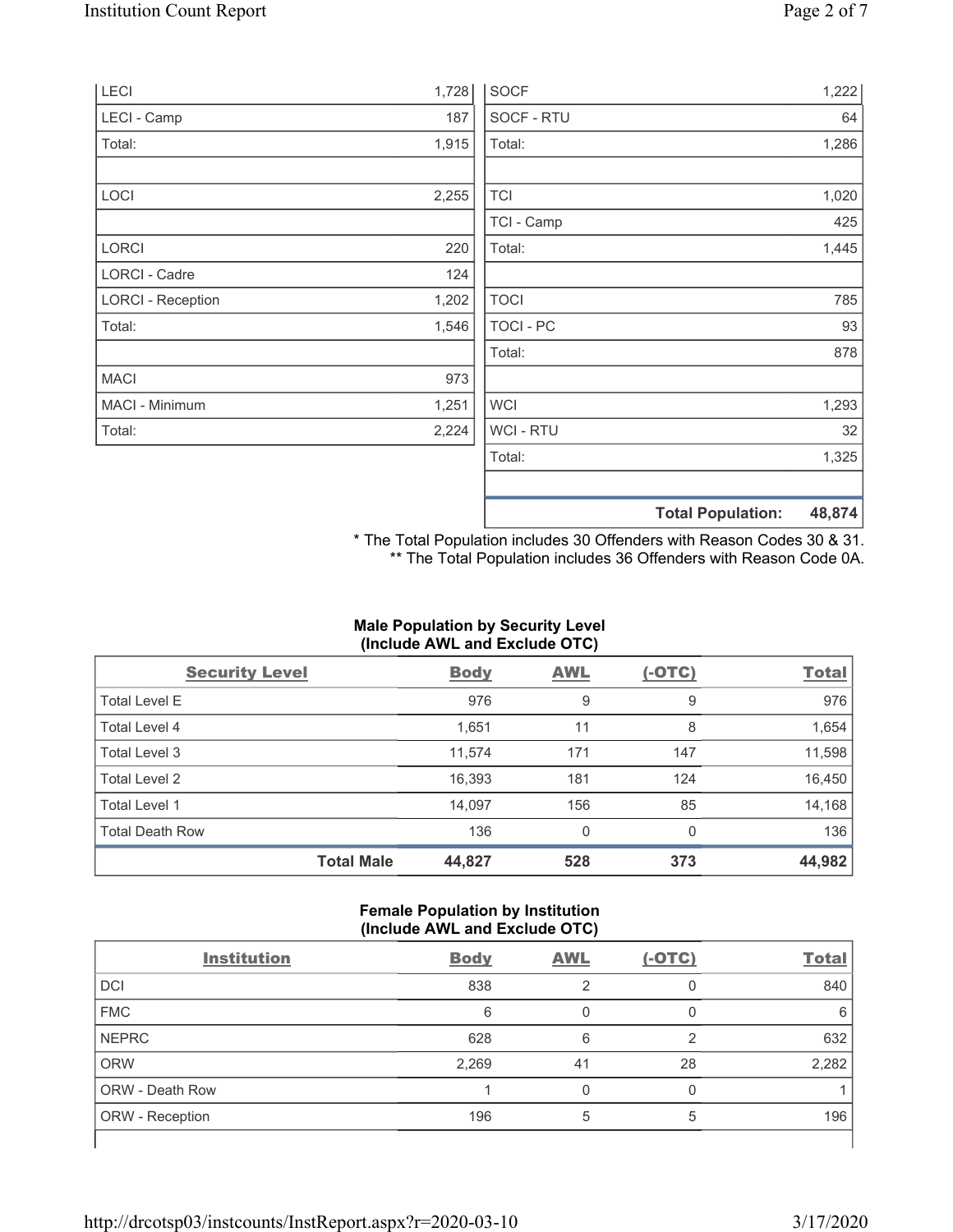| l ORW - RTU |                          | 35     |     |     | 35     |
|-------------|--------------------------|--------|-----|-----|--------|
|             | <b>Total Female</b>      | 3.973  | 54  | 35  | 3,992  |
|             |                          |        |     |     |        |
|             | <b>Total Population:</b> | 48,800 | 582 | 408 | 48,974 |

## **Male Population by Institution: Security Level 5 and E (Include AWL and Exclude OTC)**

| <b>Institution</b>   | <b>Body</b>               | <b>AWL</b>          | $(-OTC)$            | <b>Total</b>              |
|----------------------|---------------------------|---------------------|---------------------|---------------------------|
| ACI                  | $\overline{2}$            | $\mathsf{O}\xspace$ | $\mathsf{O}\xspace$ | $\sqrt{2}$                |
| CRC                  | $\ensuremath{\mathsf{3}}$ | $\mathsf{O}\xspace$ | $\mathsf{O}\xspace$ | $\ensuremath{\mathsf{3}}$ |
| CRC - Reception      | 3                         | $\mathsf{O}\xspace$ | $\mathsf{O}\xspace$ | $\ensuremath{\mathsf{3}}$ |
| CRC - RTU            | 4                         | $\mathsf{O}\xspace$ | 0                   | 4                         |
| <b>FMC</b>           | 1                         | $\mathsf{O}\xspace$ | $\mathsf{O}\xspace$ | 1                         |
| LECI                 | 11                        | $\mathsf{O}\xspace$ | $\mathsf{O}\xspace$ | 11                        |
| LORCI                | 1                         | $\mathsf{O}\xspace$ | $\mathsf{O}\xspace$ | 1                         |
| <b>MACI</b>          | 16                        | 1                   | 1                   | 16                        |
| <b>MANCI</b>         | $\,8\,$                   | $\mathsf{O}\xspace$ | $\mathsf{O}\xspace$ | $\,8\,$                   |
| <b>NEOCC</b>         | 21                        | $\mathsf{O}\xspace$ | $\mathsf{O}\xspace$ | 21                        |
| <b>OSP</b>           | 316                       | $\overline{2}$      | $\overline{2}$      | 316                       |
| <b>RCI</b>           | 16                        | $\mathsf{O}\xspace$ | $\mathsf{O}\xspace$ | 16                        |
| <b>SOCF</b>          | 417                       | $\,$ 5 $\,$         | 5                   | 417                       |
| <b>TCI</b>           | 1                         | $\mathsf{O}\xspace$ | $\mathbf 0$         | $\mathbf{1}$              |
| <b>TOCI</b>          | 137                       | $\mathbf 1$         | $\mathbf{1}$        | 137                       |
| <b>TOCI - PC</b>     | $\overline{4}$            | $\mathsf{O}\xspace$ | $\mathsf{O}\xspace$ | $\overline{4}$            |
| <b>WCI</b>           | 12                        | $\mathsf{O}\xspace$ | $\mathsf 0$         | 12                        |
| WCI - RTU            | 3                         | $\mathsf{O}\xspace$ | $\boldsymbol{0}$    | 3                         |
| <b>Total Level 5</b> | 976                       | $\boldsymbol{9}$    | 9                   | 976                       |

# **Male Population by Institution: Security Level 4 (Include AWL and Exclude OTC)**

| <b>Institution</b>                | <b>Body</b> | <b>AWL</b> | $(-OTC)$ | <b>Total</b> |
|-----------------------------------|-------------|------------|----------|--------------|
| <b>ACI</b>                        | 6           |            |          |              |
| CRC                               |             |            |          |              |
| <b>CRC</b> - Reception            |             |            |          |              |
| CRC - RTU                         | 12          |            |          | 12           |
| <b>FMC</b>                        |             |            |          |              |
| FMC - Intensive Care - Male (CMC) |             |            |          |              |
| LOCI                              |             |            |          |              |
| LORCI - Cadre                     |             |            |          |              |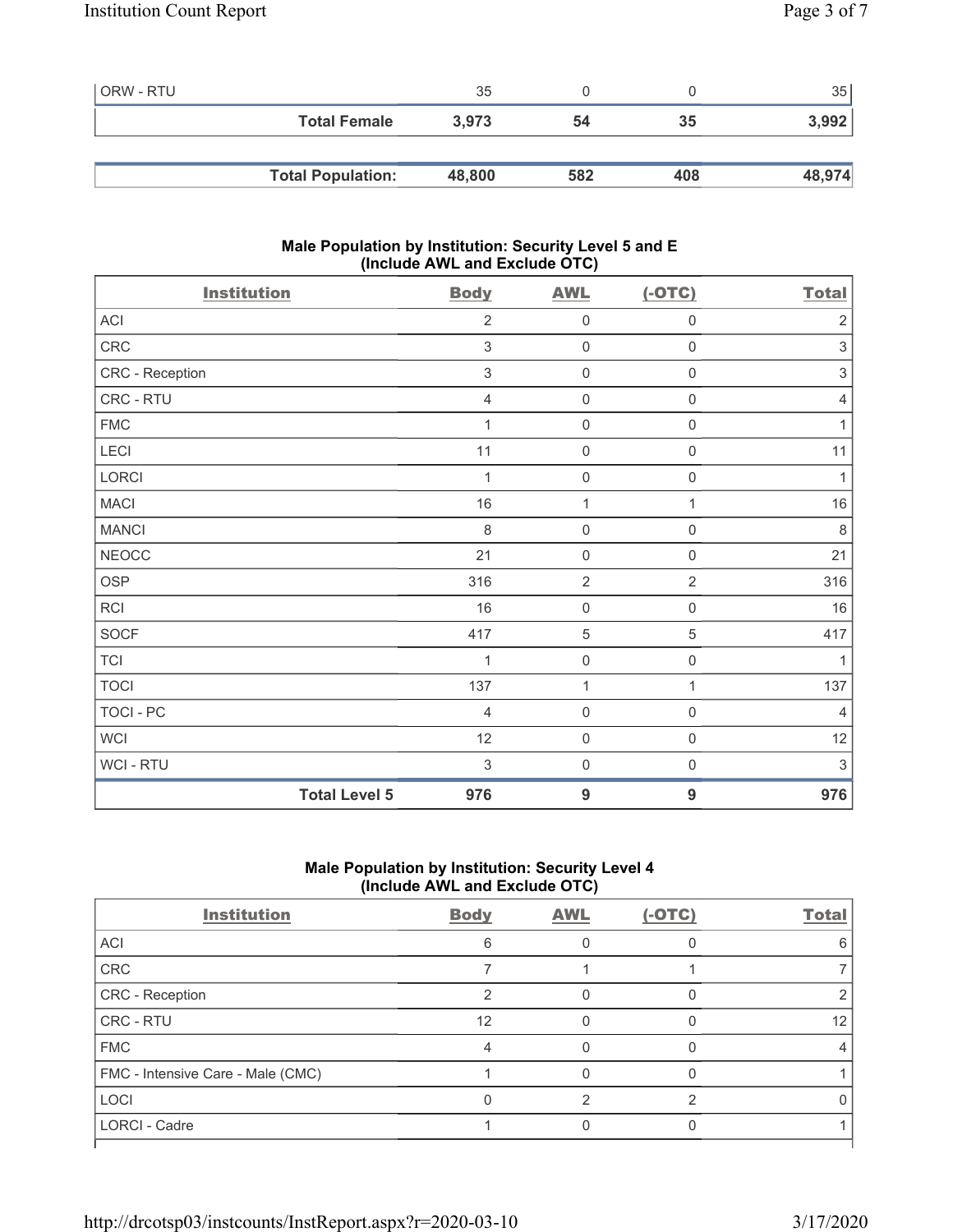| <b>LORCI - Reception</b> | 2              | $\mathbf{0}$   | 0        | $\overline{2}$ |
|--------------------------|----------------|----------------|----------|----------------|
| <b>MACI</b>              | 18             | $\mathbf 0$    | $\Omega$ | 18             |
| <b>NEOCC</b>             |                | $\mathbf{0}$   | 0        |                |
| <b>OSP</b>               | 132            | $\mathbf 0$    | $\Omega$ | 132            |
| SOCF                     | 745            | 6              | 5        | 746            |
| SOCF - RTU               | 64             | $\mathbf{0}$   | 0        | 64             |
| <b>TCI</b>               |                | $\mathbf 0$    | 0        |                |
| <b>TOCI</b>              | 635            | $\overline{2}$ | 0        | 637            |
| <b>TOCI - PC</b>         | 15             | $\mathbf{0}$   | 0        | 15             |
| <b>WCI</b>               |                | $\mathbf 0$    | 0        | 1              |
| WCI-RTU                  | $\overline{4}$ | 0              | $\Omega$ | $\overline{4}$ |
| <b>Total Level 4</b>     | 1,651          | 11             | 8        | 1,654          |

#### **Male Population by Institution: Security Level 3 (Include AWL and Exclude OTC)**

| <b>Institution</b>                | <b>Body</b>    | <b>AWL</b>          | $(-OTC)$            | <b>Total</b>   |
|-----------------------------------|----------------|---------------------|---------------------|----------------|
| <b>ACI</b>                        | 16             | $\mathsf{O}\xspace$ | $\mathsf{O}\xspace$ | 16             |
| ACI-PC                            | 10             | $\mathsf{O}\xspace$ | $\mathbf 0$         | 10             |
| <b>BECI</b>                       | 3              | $\mathbf 0$         | $\mathbf 0$         | $\sqrt{3}$     |
| CCI                               | $\overline{2}$ | $\mathbf 0$         | $\mathsf{O}\xspace$ | $\overline{2}$ |
| <b>CRC</b>                        | 267            | 12                  | 11                  | 268            |
| CRC - Cadre                       | 18             | $\mathbf 0$         | $\mathbf 0$         | 18             |
| <b>CRC</b> - Reception            | 684            | 11                  | 11                  | 684            |
| CRC - RTU                         | 41             | $\mathsf 0$         | $\mathsf{O}\xspace$ | 41             |
| CRC - Youth                       | $\mathbf{1}$   | $\mathsf{O}\xspace$ | $\mathsf{O}\xspace$ | $\mathbf{1}$   |
| <b>FMC</b>                        | $10$           | $\sqrt{2}$          | $\mathsf{O}\xspace$ | 12             |
| FMC - Intensive Care - Male (CMC) | $\sqrt{3}$     | $\mathsf{O}\xspace$ | $\mathsf{O}\xspace$ | $\sqrt{3}$     |
| <b>LAECI</b>                      | $\overline{4}$ | $\mathbf{1}$        | $\mathbf{1}$        | $\overline{4}$ |
| LECI                              | 1,617          | 10                  | $\overline{7}$      | 1,620          |
| LORCI                             | 111            | 64                  | 62                  | 113            |
| <b>LORCI - Cadre</b>              | 10             | $\mathsf{O}\xspace$ | $\mathsf{O}\xspace$ | 10             |
| <b>LORCI - Reception</b>          | 1,071          | $\overline{2}$      | $\overline{2}$      | 1,071          |
| <b>MACI</b>                       | 858            | $\overline{4}$      | $\overline{4}$      | 858            |
| <b>MANCI</b>                      | 2,005          | 20                  | 15                  | 2,010          |
| <b>MCI</b>                        | $\overline{2}$ | $\mathbf 0$         | $\mathsf{O}\xspace$ | $\overline{2}$ |
| <b>NCCI</b>                       | $\mathfrak{Z}$ | $\mathsf{O}\xspace$ | $\mathbf 0$         | $\sqrt{3}$     |
| <b>NCI</b>                        | $6\phantom{1}$ | $\mathbf 0$         | $\mathbf 0$         | $6\,$          |
| <b>NEOCC</b>                      | 892            | $\,6\,$             | $\overline{4}$      | 894            |
| <b>OSP</b>                        | $\sqrt{3}$     | $\mathbf 0$         | $\mathsf{O}\xspace$ | $\sqrt{3}$     |
| PCI                               | 47             | $\mathsf{O}\xspace$ | $\mathsf{O}\xspace$ | 47             |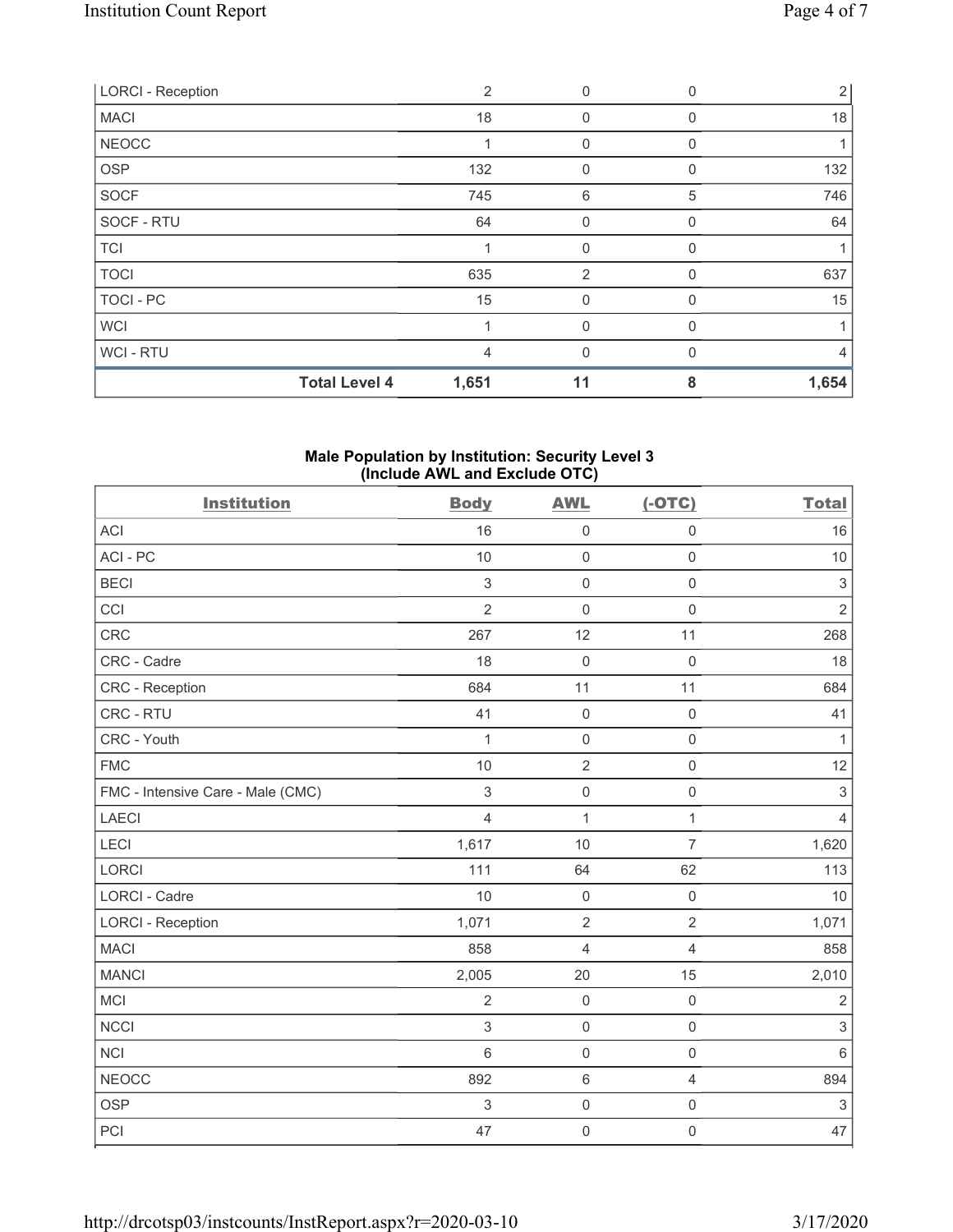|             | <b>Total Level 3</b> | 11,574 | 171 | 147      | 11,598 |
|-------------|----------------------|--------|-----|----------|--------|
| WCI-RTU     |                      | 21     | 0   | $\Omega$ | 21     |
| <b>WCI</b>  |                      | 1,236  | 9   |          | 1,238  |
| TOCI-PC     |                      | 74     | 0   |          | 74     |
| <b>TOCI</b> |                      | 13     | 0   | $\Omega$ | 13     |
| TCI - Camp  |                      |        | 0   |          |        |
| TCI         |                      | 945    | 15  | 10       | 950    |
| SOCF        |                      | 5      |     |          | 5      |
| <b>RICI</b> |                      |        | 0   | 0        |        |
| <b>RCI</b>  |                      | 1,588  | 14  | 12       | 1,590  |

### **Male Population by Institution: Security Level 2 (Include AWL and Exclude OTC)**

| <b>Institution</b>                | <b>Body</b>         | <b>AWL</b>          | $(-OTC)$            | <b>Total</b> |
|-----------------------------------|---------------------|---------------------|---------------------|--------------|
| <b>ACI</b>                        | 744                 | $\overline{4}$      | 1                   | 747          |
| ACI-PC                            | 28                  | $\mathsf{O}\xspace$ | $\mathbf 0$         | 28           |
| <b>ACI - RTU</b>                  | 87                  | $\mathbf 0$         | $\mathsf{O}\xspace$ | 87           |
| <b>BECI</b>                       | 1,584               | 19                  | 13                  | 1,590        |
| CCI                               | 1,949               | 14                  | 10                  | 1,953        |
| CRC                               | 67                  | $\overline{5}$      | $\sqrt{4}$          | 68           |
| CRC - Cadre                       | 232                 | $\mathsf{O}\xspace$ | $\mathbf 0$         | 232          |
| CRC - Reception                   | 181                 | $\,8\,$             | $\,8\,$             | 181          |
| CRC - Youth                       | $\mathsf{O}\xspace$ | $\mathbf{1}$        | $\mathbf{1}$        | $\mathsf 0$  |
| DCI                               | $\mathbf{1}$        | $\mathsf{O}\xspace$ | $\mathbf 0$         | $\mathbf{1}$ |
| <b>FMC</b>                        | 12                  | $\overline{2}$      | $\mathsf{O}\xspace$ | 14           |
| FMC - Intensive Care - Male (CMC) | 13                  | $\mathsf{O}\xspace$ | $\mathbf 0$         | 13           |
| GCI                               | 463                 | $\mathbf{1}$        | $\mathbf{1}$        | 463          |
| GCI - Camp                        | $\mathbf{1}$        | $\mathbf 0$         | $\mathbf 0$         | $\mathbf{1}$ |
| <b>GCI-RTU</b>                    | 42                  | $\mathsf{O}\xspace$ | $\mathbf 0$         | 42           |
| <b>LAECI</b>                      | 1,119               | 26                  | 20                  | 1,125        |
| LECI                              | 98                  | $\mathbf 0$         | $\mathsf{O}\xspace$ | 98           |
| LOCI                              | 1,386               | 12                  | $\,8\,$             | 1,390        |
| <b>LORCI</b>                      | 102                 | 15                  | 13                  | 104          |
| LORCI - Cadre                     | 111                 | $\mathsf{O}\xspace$ | $\mathsf 0$         | 111          |
| <b>LORCI - Reception</b>          | 93                  | $\mathbf{1}$        | $\mathbf{1}$        | 93           |
| <b>MACI</b>                       | 81                  | 3                   | $\sqrt{3}$          | 81           |
| <b>MANCI</b>                      | 56                  | 1                   | $\mathbf{1}$        | 56           |
| MCI                               | 1,650               | 10                  | $\sqrt{5}$          | 1,655        |
| <b>NCCI</b>                       | 1,153               | 8                   | $\,6\,$             | 1,155        |
| <b>NCI</b>                        | 1,441               | 13                  | 11                  | 1,443        |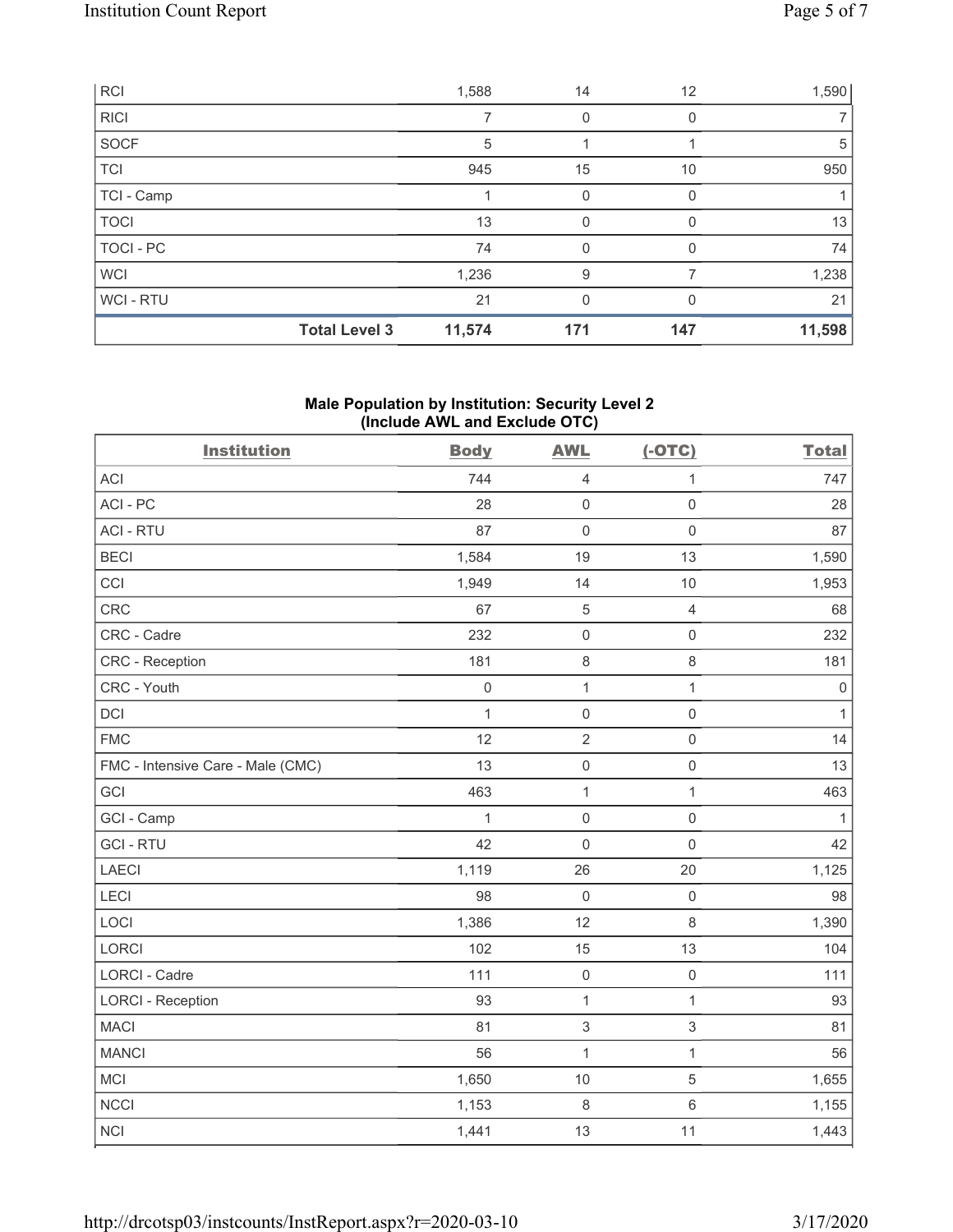| NEOCC       |                      | 15     | 0   |     | 15     |
|-------------|----------------------|--------|-----|-----|--------|
| PCI         |                      | 852    | 10  |     | 861    |
| <b>RCI</b>  |                      | 176    |     |     | 176    |
| <b>RICI</b> |                      | 1,398  | 16  | 9   | 1,405  |
| SCI         |                      | 1,136  | 11  |     | 1,140  |
| SOCF        |                      | 45     | 0   |     | 45     |
| <b>TCI</b>  |                      | 33     | 0   | O   | 33     |
| <b>WCI</b>  |                      | 44     | 0   |     | 44     |
|             | <b>Total Level 2</b> | 16,393 | 181 | 124 | 16,450 |

## **Male Population by Institution: Security Level 1 (Include AWL and Exclude OTC)**

| <b>Institution</b>                | <b>Body</b>    | <b>AWL</b>          | $(-OTC)$            | <b>Total</b>   |
|-----------------------------------|----------------|---------------------|---------------------|----------------|
| <b>ACI</b>                        | 563            | $\overline{7}$      | $\mathbf{1}$        | 569            |
| ACI-PC                            | 9              | $\mathbf{1}$        | $\mathbf 0$         | 10             |
| <b>ACI - RTU</b>                  | 24             | $\mathbf 0$         | $\mathsf{O}\xspace$ | 24             |
| <b>BECI</b>                       | 656            | $\overline{7}$      | $\overline{5}$      | 658            |
| <b>BECI - Camp</b>                | 484            | $\mathbf{1}$        | $\mathbf 0$         | 485            |
| CCI                               | 607            | $\overline{4}$      | $\mathbf{1}$        | 610            |
| CCI - Death Row                   | $\mathbf{1}$   | $\mathsf{O}\xspace$ | $\mathsf{O}\xspace$ | $\mathbf{1}$   |
| <b>CRC</b>                        | 37             | $\sqrt{2}$          | $\overline{c}$      | 37             |
| <b>CRC - Reception</b>            | 154            | $\overline{7}$      | $\overline{7}$      | 154            |
| <b>FMC</b>                        | 387            | $\overline{2}$      | $\mathbf{1}$        | 388            |
| FMC - Intensive Care - Male (CMC) | 28             | $\mathbf 0$         | $\mathbf 0$         | 28             |
| GCI                               | 666            | 16                  | $\,8\,$             | 674            |
| GCI - Camp                        | 642            | $\mathbf 0$         | $\mathsf{O}\xspace$ | 642            |
| <b>GCI-RTU</b>                    | 15             | $\mathbf 0$         | $\mathbf 0$         | 15             |
| <b>LAECI</b>                      | 616            | 11                  | $\boldsymbol{9}$    | 618            |
| LECI                              | $\mathbf{1}$   | $\overline{4}$      | $\mathfrak{S}$      | $\overline{2}$ |
| LECI - Camp                       | 187            | $\mathbf 0$         | $\mathbf 0$         | 187            |
| LOCI                              | 869            | $\sqrt{3}$          | $\mathbf{1}$        | 871            |
| <b>LORCI</b>                      | 6              | $\sqrt{5}$          | 4                   | $\overline{7}$ |
| <b>LORCI - Cadre</b>              | $\overline{2}$ | $\mathbf 0$         | $\mathbf 0$         | $\sqrt{2}$     |
| <b>LORCI - Reception</b>          | 36             | $\mathbf{1}$        | $\mathbf{1}$        | 36             |
| MACI - Minimum                    | 1,251          | 22                  | 16                  | 1,257          |
| <b>MANCI</b>                      | 26             | 10                  | $\mathfrak{S}$      | 33             |
| MANCI - Camp                      | 391            | $\mathbf 0$         | $\mathsf{O}\xspace$ | 391            |
| <b>MCI</b>                        | 517            | $\overline{2}$      | $\mathbf{1}$        | 518            |
| MCI - Camp                        | 360            | $\mathbf 0$         | $\mathbf 0$         | 360            |
| <b>NCCI</b>                       | 1,286          | 3                   | $\overline{2}$      | 1,287          |